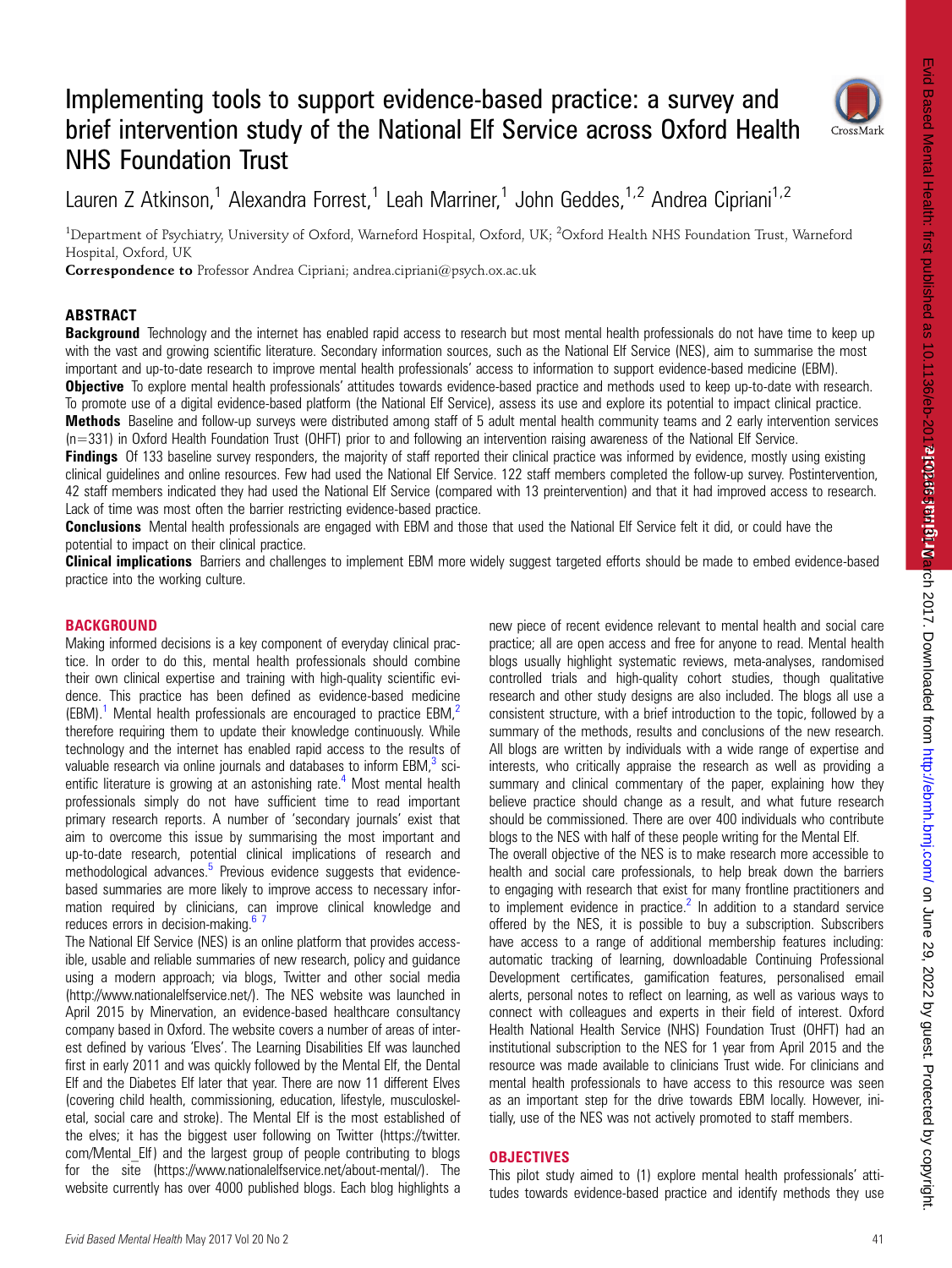to keep up-to-date with research; (2) promote the use of the NES across selected teams of OHFT; (3) determine whether mental health professionals used the NES, its features and the mental health blogs over time, and if so, how and (4) explore whether the NES had the potential to impact on clinical practice. It was predicted that the majority of staff will not have heard of, or used the NES. Carrying out this pilot study would provide evidence to support whether the institutional subscription to the NES was a reasonable and sustainable investment for OHFT (particularly during times of austerity). Additionally, it would inform whether a randomised controlled trial should be implemented to assess the impact of the use of the Mental Elf on evidence-based practice and its potential to affect clinical outcomes.

For the purpose of this study, focus was given to the mental health content within the NES (a topic covered primarily, but not exclusively, by the Mental Elf). Moreover, mental health is a topic that is relevant to the vast majority of staff working in OHFT, so it is likely that the mental health blogs will highlight new research that a significant proportion of staff can apply to their own practice.

## **METHODS**

#### **Participants**

Five adult mental health community teams (AMHTs) and two early intervention services (EIS) that exist across Oxford and Buckinghamshire were approached to take part. These teams and services were selected for two key reasons. First, staff are part of multidisciplinary teams consisting of psychiatrists, psychologists, community psychiatric nurses, approved social workers, occupational therapists and support workers. The teams make up a total of 331 professionals providing mental healthcare and are a good representation of OHFT employees. Second, support is embedded within these teams to facilitate the implementation of research, and therefore this could be used for the current study. In October 2014, OHFT introduced a dedicated research recruitment team; seven research assistants (RAs) were embedded within each AMHT and EIS service to work daily alongside those delivering clinical care. The RAs roles are focused on increasing staff awareness and engagement in research, thus promotion of the NES was seen as part of this role. Furthermore, in terms of feasibility, the RAs could support practical elements of the intervention as well as data collection. All AMHTs and EIS staff were invited to take part in the study (331 staff in total); participation was voluntary.

## Survey

Two surveys, a baseline and follow-up survey, were developed for the purpose of this study (see box 1). Surveys were developed through informal discussions between the seven RAs embedded within each AMHT and EIS service. The baseline survey was designed with a view to capture information that would evaluate individuals' current practices of EBM, whether individuals already knew about or used the NES to support their own evidence-based clinical practice and how the use of technology assists in their access to research. The follow-up survey was designed to evaluate whether the NES was a resource that could support and influence the use of EBM in OHFT, after it had been formally introduced to each team. Questions either followed a 'yes' or 'no' response format, were rated on a five-point Likert scale (very easy, somewhat easy, undecided, not very easy or not easy at all), or were free-text, open-ended questions.

#### Intervention

As the OHFT NES subscription had not previously been promoted, an intervention was delivered within the chosen sample in order to increase awareness of its existence. The intervention consisted of a presentation to each AMHT and EIS team which lasted ∼20 min. Each presentation followed the same format and introduced the NES,

## Box 1 List of questions from the baseline survey

- 1. What is your age? (<25, 25–35, 36–45, 46–55, >55)
- 2. What is your gender?
- 3. What is your job role?
- 4. How do you keep up-to-date with research?
- 5. When did you last read a research paper or an article? What was it about?
- 6. Is your clinical practice currently informed by evidence?  $\blacktriangleright$  If yes, how?
	- ▸ If no, what do you feel the barriers or challenges are?
- 7. Have you ever used the National Elf Service to answer a clinical question?
	- $\blacktriangleright$  If yes, in what way?
	- $\blacktriangleright$  If no, why?
- 8. Have electronic devices and social media improved your access to/use of research?
	- $\blacktriangleright$  If yes, how?
	- $\blacktriangleright$  If no, why not?
- List of questions from the follow-up survey
- 1. Did you attend a presentation about the National Elf Service in November/December 2015?
- 2. Did you receive an email including information about the National Elf Service and details of how to register to the website?
- 3. Have you used the Mental Elf Service?
	- $\blacktriangleright$  If no, why?
- 4. Has the Mental Elf Service influenced your practice?
	- $\blacktriangleright$  If yes, how?
	- $\blacktriangleright$  If no, why?
- 5. Please share any clinical questions relevant to your work that have been answered by research covered by the National Elf Service?
- 6. Has the National Elf Service prompted you to explore other sources of evidence?
	- $\blacktriangleright$  If yes, please list them.
	- $\blacktriangleright$  If no, why?
- 7. How easy did you find the National Elf Service to use?
	- ▸ Very easy, Somewhat easy, Undecided, Not very easy,
		- Not at all easy.
- 8. Would you like to continue to access the National Elf Service through the Trust subscription?
	- $\blacktriangleright$  If yes, why?
	- $\blacktriangleright$  If no, why not?

explained how to use the service and illustrated its potential benefits. To ensure consistency, presentations were delivered by the same person for each team, this being the director of the NES, André Tomlin.

# Procedure

Prior to the intervention, mental health professionals from the AMHTs and EIS were asked to complete the baseline survey. The baseline survey was distributed in team business meetings, which all members of staff are required to attend and therefore it was hoped a large number of staff would be reached.

The NES intervention was systematically rolled out across the selected teams. Presentations were delivered in team business meetings during the months of November and December 2015, and the intervention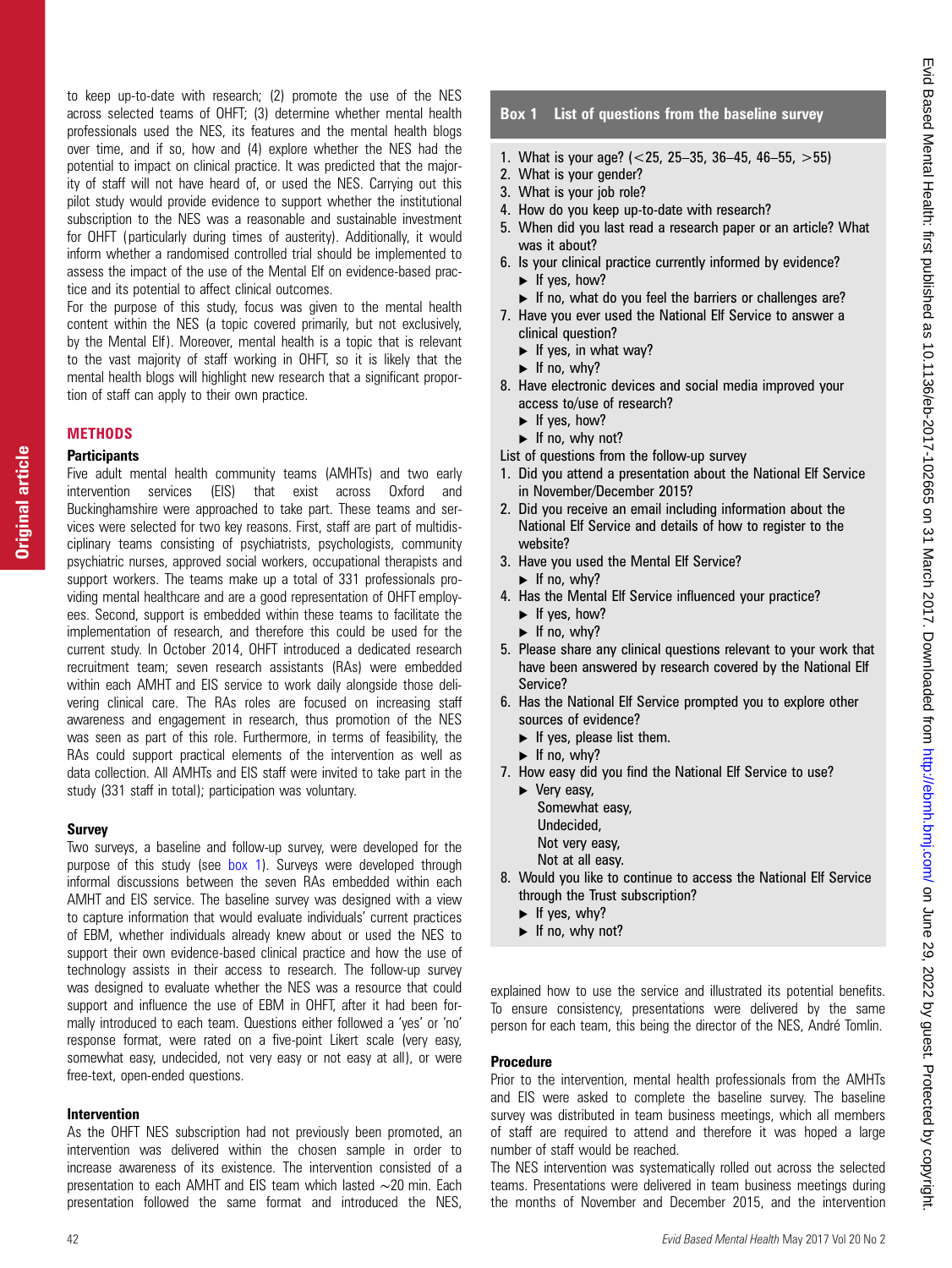<span id="page-2-0"></span>was delivered to all teams within 1 month (between 25 November and 23 December 2015; see table 2). Immediately following the delivery of the intervention to each team, an email including a copy of the presentation slides, details of how to register to the NES and a point of contact for further support was circulated to all members of each team, regardless of whether they had attended the presentation or not in order to ensure everybody received the information. Staff who were not present in the team business meetings were sent the baseline survey at this stage and invited to complete it. Once the intervention had been delivered to all seven teams, an additional email was circulated encouraging all AMHTs and EIS staff to use the NES to keep up-to-date with the latest mental health research. A number of articles were also highlighted that came from the NES and were of potential interest. The RAs were well informed of the service and available to support staff with any queries or ongoing difficulties as these arose. Eight weeks after the intervention, the follow-up survey was emailed to the same 331 OHFT staff members in order to collect information about individuals' usage of the NES, accessibility of the service and the potential influence of the NES on clinical practice.

#### Analysis

Data analysis was conducted in Microsoft Office Excel 2010. Frequencies and percentages of 'yes' and 'no' survey answers were calculated. Responses to free-text survey questions were coded into categories to allow for analysis. Categories were generated through discussions between the RAs and based on answers that emerged from multiple respondents. Frequencies and percentages of category answers were calculated for all free-text responses. Percentages expressed in the text are proportional to the number of responders to each survey question. Tests for differences in the uptake of the NES preintervention and postintervention were not undertaken as survey responses were anonymous and therefore baseline and follow-up surveys could not be linked. It was not known whether those that did or did not use the NES postintervention, had already used the NES at baseline.

### Findings

Of the 331 staff in OHFT, 133 completed the initial baseline survey (40.2%). Baseline survey responders were made up of all staff members who attended the NES intervention presentation  $(n=102)$ and only 14% of the people who had received the NES information via email ( $n=31$ ). Table 1 describes the demographics of all baseline survey respondents. It was revealed that 110 out of 123 question responders (90%) felt their current clinical practice was informed by evidence. When asked how their clinical practice was informed by evidence, 41 out of 110 responders (37%) reported using already established evidence-based guidelines such as National Institute for Health and Care Excellence (NICE) and Maudsley Prescribing guidelines and 29 (26%) used evidence-based interventions and assessment tools in their practice. More than a third of respondents reported finding research evidence through primary research articles, systematic reviews or meta-analyses to incorporate into their practise. Few individuals used evidence gained at conferences or training, and only 8% reported that evidence shared through colleagues or supervisors informed their own clinical practise.

Thirteen members of staff (11%) did not believe their clinical practice was informed by evidence, with 'lack of time' being the barrier reported most often, closely followed by workload pressures such as "size of caseload, pressure to document and expectations on us to manage individuals in crisis." Some staff also reported lacking the skills to find EBM: "Finding time to keep up to date is very difficult. Not using databases for a long time means skills are lost." When the staff were asked if they previously used the NES to answer a clinical question only

#### Table 1 Demographic characteristics of baseline sample

| Total $N = 133$<br>N % |
|------------------------|
|                        |
| 23 (17)                |
| 37 (28)                |
| 2(2)                   |
| 9(7)                   |
| 6(5)                   |
| 13 (10)                |
| 5(4)                   |
| 29 (22)                |
| 9(7)                   |
|                        |
| 12(9)                  |
| 38 (29)                |
| 45 (34)                |
| 24 (18)                |
| 11(8)                  |
| 3(2)                   |
| 80(60)                 |
|                        |

CPN, community psychiatric nurse.

| <b>Table 2</b> Attendance rates at each AMHT and EIS service in OHFT out |  |  |  |  |  |
|--------------------------------------------------------------------------|--|--|--|--|--|
| of total number of possible staff                                        |  |  |  |  |  |

| Team                                                          | Presentation<br>date | <b>Staff attendance</b> |
|---------------------------------------------------------------|----------------------|-------------------------|
| <b>Oxford Early Intervention Services</b>                     | 25/11/2015           | 10/14 (71%)             |
| <b>Buckinghamshire Early Intervention Services</b>            | 26/11/2015           | 7/19 (37%)              |
| Aylesbury Adult Mental Health Team                            | 2/12/2015            | 16/43 (37%)             |
| Chiltern Adult Mental Health Team                             | 9/12/2015            | 10/84 (12%)             |
| North and West Oxfordshire Adult<br>Mental Health Team        | 15/12/2015           | 23/53 (43%)             |
| South Oxfordshire Adult Mental Health Team                    | 16/12/2015           | 16/53 (30%)             |
| Oxford City and North East Adult Mental<br><b>Health Team</b> | 23/12/2015           | 20/65 (31%)             |
| Total attendance rate                                         |                      | 102/331 (31%)           |

AMHT, adult mental health community team; EIS, early intervention services; OHFT, Oxford Health Foundation Trust.

5 of 127 responders to the question (4%) answered yes (examples of clinical questions included treatment options in post-traumatic stress disorder and the effectiveness of cognitive–behavioural therapy (CBT)). When the remaining responders were asked why they had not used the NES, almost 80% (69 of 87 question respondents) stated that they had never heard of it. Eight staff had used it but had not applied it to clinical practice (2%), and of these only 2 (2%) did not find it useful but failed to provide reasons why.

Despite not always having the chance to integrate evidence into practice, 121 staff members of the 133 survey responders (91%) reported that they kept up-to-date with current research. The most popular ways of keeping up-to-date were via journal articles and electronic database searches (57%), meetings and training (49%) and general online browsing (40%). The time since having read a research paper or article varied across all staff members, but reassuringly, the majority of staff had very recently kept up-to-date with research (fi[gure 1](#page-3-0)). One hundred and twelve out of 127 responders (84%) expressed that electronic devices and social media had improved their access to, and therefore use of research, making it easier, more convenient and almost instantaneous. Others admitted that they had poor IT skills to access this research or they were "not using technology to [its] full advantage."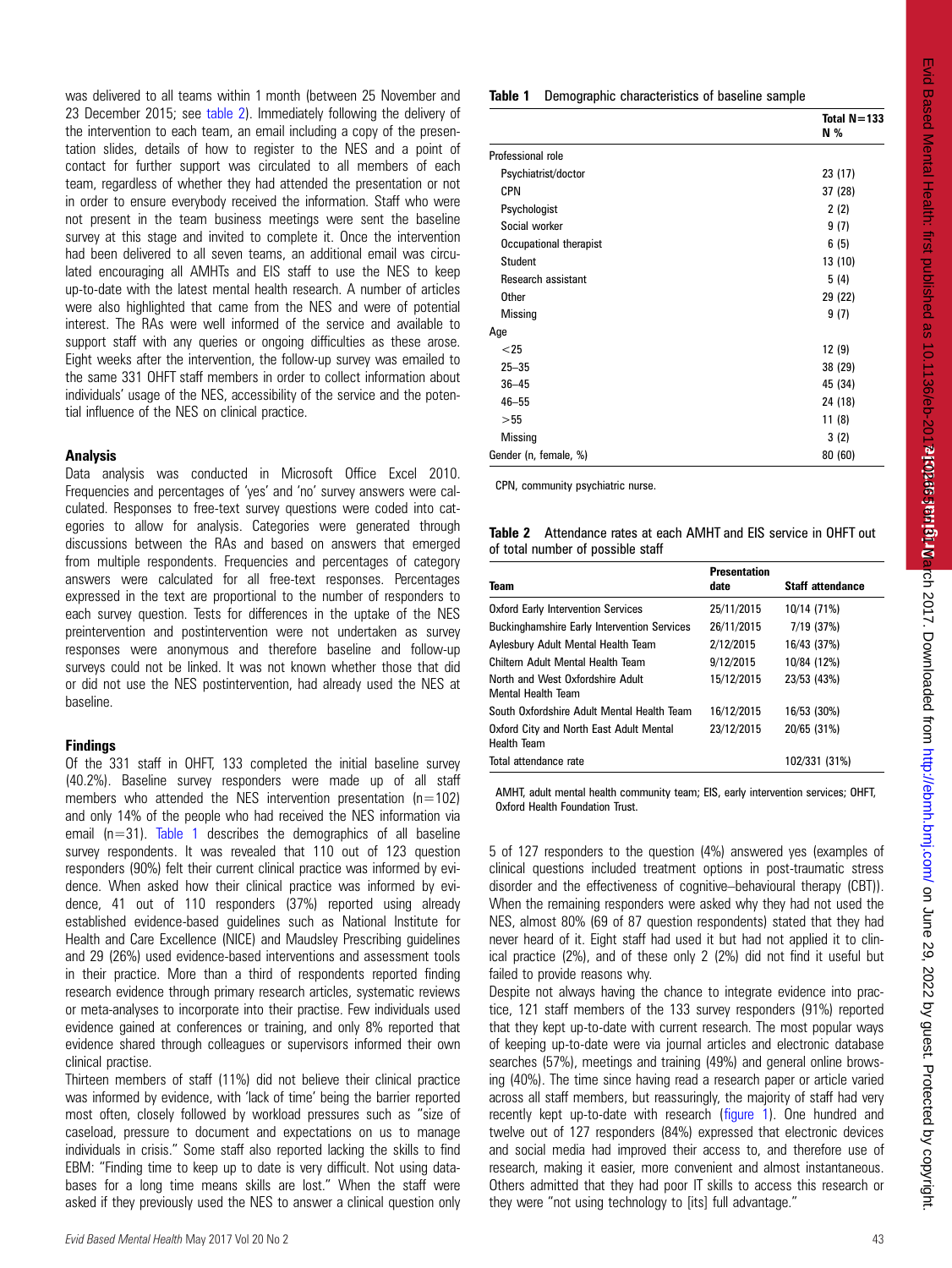#### When did you last read a research paper or article?  $n = 115$

<span id="page-3-0"></span>

#### Time since last research paper or article read (weeks/months)

Figure 1 Bar graph of responses to question 5 of the baseline survey.

The NES intervention was successfully delivered face-to-face to 102 staff members (out of a possible 331 staff members; 31%). [Table 2](#page-2-0) outlines attendance rates for each of the OHFT AMHT and EIS teams. After 8 weeks of NES use, 122 staff members completed the follow-up survey, representing 37% of staff in OHFT.

Postintervention, 42 staff members (34.4%) indicated that they had used the NES, more than three times as many compared with baseline. Of these individuals, 23 (55%) had attended the intervention presentation and 19 (45%) had only received information about signing up to the NES via email. Proportionally, uptake to the NES from face-to-face intervention was higher than uptake from emails (23% vs 8%). Twenty-nine staff members of 42 using it (62%) indicated that they felt the NES service had influenced their practice. Staff members' comments about this included that they had "access to updated resources for clinical practice," the NES had "backed-up previous knowledge," and provided "easier access to info." Additionally, others felt it had "given [me] bitesize updates," and kept them "up to date with studies and current findings." Six respondents were able to identify specific clinical questions, which the NES had helped them to answer. These included evidence for effectiveness of mindfulness in depression, lack of strong evidence for CBT in bipolar disorder and antipsychotic drug choice.

Eighty (66%) respondents to the survey had not used the NES since the intervention. Of them, 26 (33%) had attended the intervention presentation. When asked reasons for not using the NES, only 60 staff members responded (49%). Reasons for not using the NES varied, but included being unaware of the system (in some cases being new starters; 47%), time restraints (42%), preferences to acquire knowledge via other methods (3%), not having registered to the system (3%), needing reminders to use the NES (3%) and poor motivation (2%). When asked if the NES had prompted exploration of other sources to obtain evidence, of 46 responders, 19 staff members (41%) stated it had, but 27 stated that it had not (59%). Among the 27 staff who felt that the NES had not prompted them to explore other sources of evidence, half of these respondents again highlighted a lack of time as the reason for this (48%). It was found that the NES was an accessible tool for most clinicians, with more than 80% of responders rating the system either 'very easy' or 'somewhat easy' to use.

Finally, staff members were asked if they would like to be able to continue using the service. Of the 67 responders, 62 (93%) indicated that they would. The majority of responders reported that the NES was a useful resource to keep up-to-date with research, providing easier access to the literature and that this was helpful for clinical practice. Comments included that it was a "much more diverse platform than Medline or PSYCHINFO, better for all mental health professionals and not just doctors" and others reported that "from talking to colleagues this [the NES] has been a benefit." In comparison, five staff members stated they would not use the NES again because of time restraints and preferences to use other sources.

## **DISCUSSION**

To the best of our knowledge, this is the first formal roll out of an evidence-based digital platform across a clinical service, and the first evaluation of its use within an NHS trust. Despite OHFT purchasing a subscription to the NES, the service was not robustly promoted prior to this intervention. All the staff who attended the NES intervention completed the baseline survey; however, it is perhaps disappointing that very few staff (14%) responded to the baseline survey sent out by email. An overall response rate of 40% for this survey is reasonable and comparable to response rates from surveys previously undertaken within this sample<sup>[8](#page-4-0)</sup> and email surveys more generally.<sup>[9](#page-4-0)</sup> Responders represented a variety of job roles within OHFT and therefore results are thought to be generalisable across the service.

As expected, the baseline survey confirmed that only a minority of staff were aware of the NES and actively used it to inform their clinical practice before the delivery of the intervention. The OHFT subscription to the NES was therefore hugely underused at this time raising questions about its value for money. Most importantly, although use of the NES was low, the large majority of staff felt their current clinical practice was informed by evidence, demonstrating that staff value the importance of evidence-based practice and see this as an essential part of their role. Mental health professionals were aware of where to find EBM literature, primarily accessing research online via databases and websites. Given that the NES is a web-based platform which uses